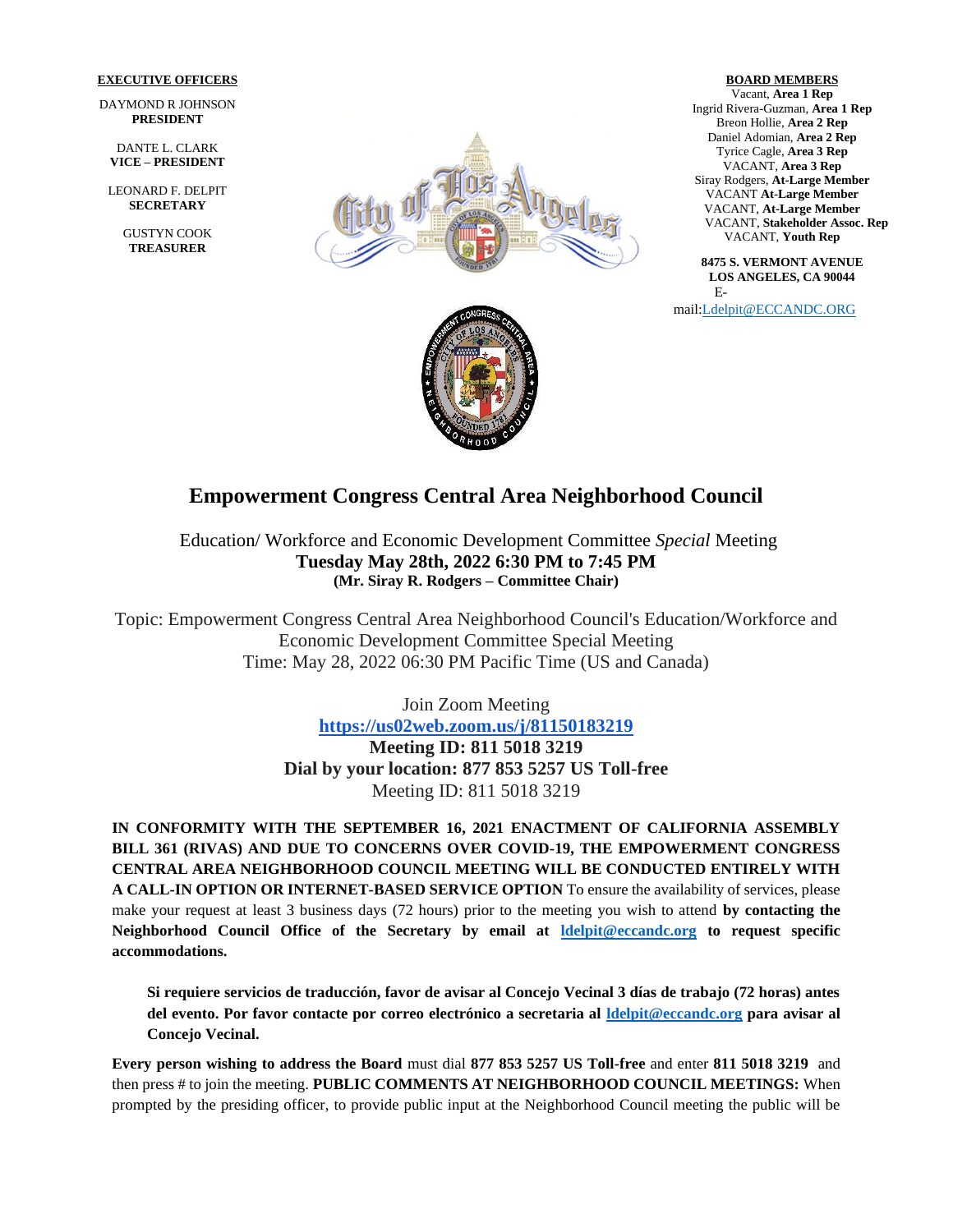requested to **dial \*9** or **use the Raise Hand option**, *to address the Board on any agenda item before the Board takes an action on an item*. Comments from the public on agenda items will be heard only when the respective item is being considered.

Comments from the public on other matters not appearing on the agenda that are within the Board's jurisdiction will be heard during the General Public Comment period.Please note that under the Brown Act, *the Board is prevented from responding to or acting on a matter that you bring to its attention during the General Public Comment period; however, the issue raised by a member of the public may become the subject of a future Board meeting*. **Public comment is limited 2 minutes per speaker,** unless adjusted by the presiding officer of the Board.

#### **Notice to Paid Representatives -**

If you are compensated to monitor, attend, or speak at this meeting, City law may require you to register as a lobbyist and report your activity. See Los Angeles Municipal Code Section 48.01 et seq. More information is available at ethics.lacity.org/lobbying. For assistance, please contact the Ethics Commission at (213) 978-1960 or ethics.commission@lacity.org

**AB 361 Updates**: Public comment cannot be required to be submitted in advance of the meeting; only real-time public comment is required. If there are any broadcasting interruptions that prevent the public from observing or hearing the meeting, the meeting must be recessed or adjourned. If members of the public are unable to provide public comment or be heard due to issues within the Neighborhood Council's control, the meeting must be recessed or adjourned*.* **Any messaging or virtual background is in the control of the individual board member in their personal capacity and does not reflect any formal position of the Neighborhood Council or the City of Los Angeles**

The Neighborhood Council system enables meaningful civic participation for all Angelenos and serves as a voice for improving government responsiveness to local communities and their needs. We are an advisory body to the City of Los Angeles, comprised of stakeholder volunteers who are devoted to the mission of improving our communities.

**I. Call To Order & ROLL CALL:** This committee meeting of the Education/ Workforce and Economic Development has been called in an abundance of caution to satisfy the Ralph M. Brown Act. The Education/ Workforce and Economic Development are standing committees of the Empowerment Congress Central Area Neighborhood Development Council (ECCANDC) and are **advisory in nature to the board.** Any decisions made at this meeting **are not considered board actions** and shall go back only **as recommendations** to the ECCANDC board for a final vote at a regular or special board meeting.

#### **II. Chair Report (Committee Chair)**

## **III. Committee to Board Items (Committee Discussion)** a. NHC clean-up/ active recycle project b. Barbara Morrison and Project Harmony Honoring c. Motion to list city agency partners on ECCANDC website **d.** Private, public, charter, and non-profit centers and schools in jurisdiction **IV. School Gardens Initiative and Outreach Planning (Committee Discussion)**  (discussion of taskforce, affiliates, advocacy partners) **V. Community Outreach/ The Barron Review Presentation (Mr. Tirelle Barron)**

- a. Social Media Consultation
	- b. Roles and Responsibilities of board members re. outreach plans
- c. Fliers production in conjunction with CD8 re. NPG's (grants)
- **VI. General Public Comments on Non-Agenda Items (5 minutes per speaker)**
- **VII. Reports and Announcements / Closing Remarks (Committee)**
- **VIII. Adjournment (Committee Chair)**
-